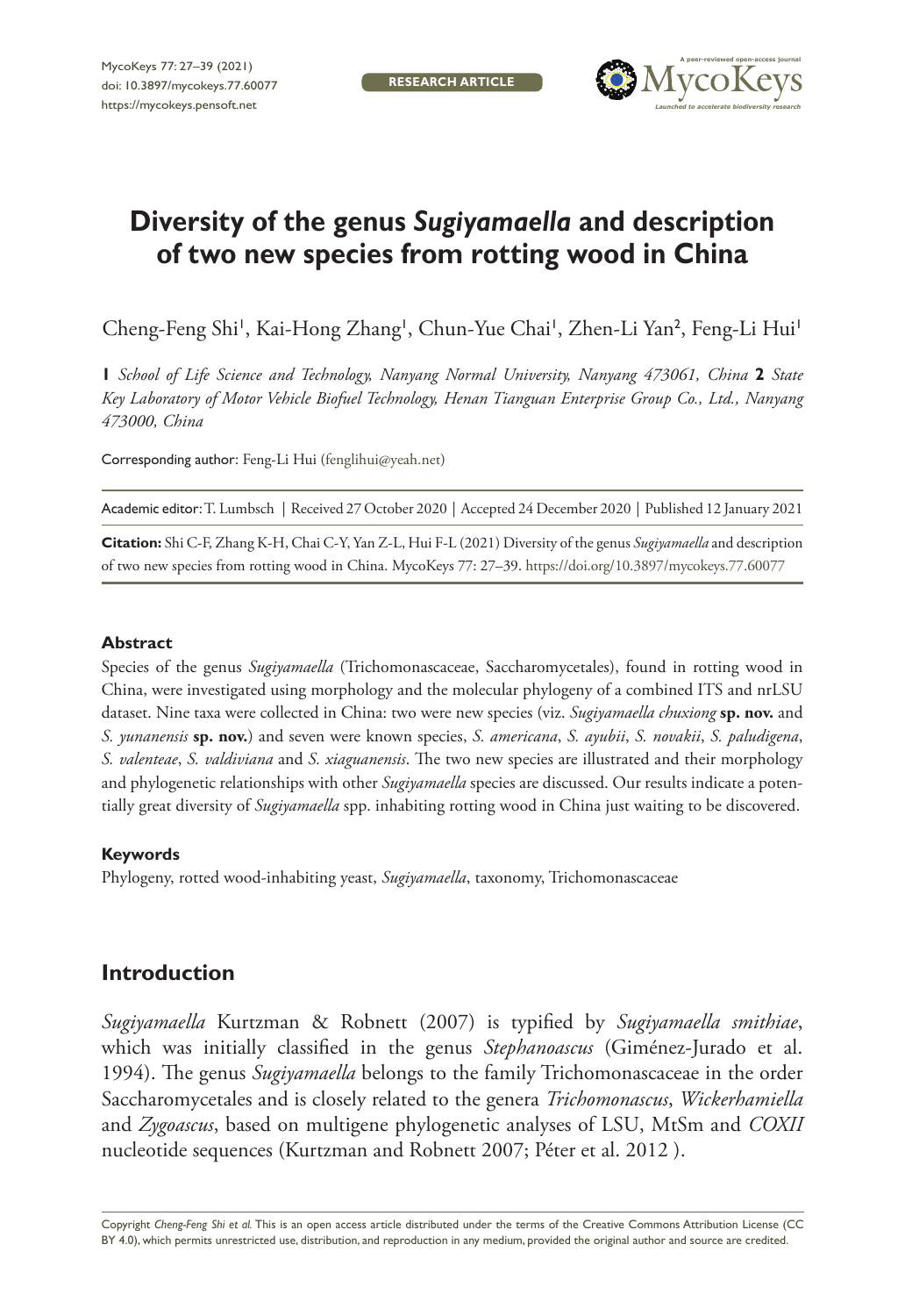Kurtzman (2011) accepted four species in *Sugiyamaella* and proposed a key for this genus, based mainly on the reactions on standard growth and fermentation tests. Subsequently, *S. ayubii*, *S. bahiana*, *S. bonitensis*, *S. carassensis*, *S. ligni*, *S. mastotermitis*, *S. trypani*, *S. valenteae*, *S. xiaguanensis*, *S. xylolytica* and *S. xylanicola* were added to this genus (Morais et al. 2013; Handel et al. 2016; Sena et al. 2017; Huang et al. 2018; Crous et al. 2019). Within the same time frame, 14 *Candida* species in this clade were transferred to the genus *Sugiyamaella* as new combinations, based on their phylogeny (Urbina et al. 2013; Handel et al. 2016). Thus, 29 species were included in this genus before our study, 25 were asexual morphs and four had known ascosporic states, viz. *S. americana*, *S. chiloensis*, *S. japonica* and *S. smithiae* (Kurtzman 2007; Kurtzman and Robnett 2007; Morais et al. 2013; Handel et al. 2016; Sena et al. 2017; Huang et al. 2018; Crous et al. 2019). Morphologically, the sexual morph of *Sugiyamaella* is characterised by the production of globose to ellipsoidal asci with a single ellipsoidal or bacilliform ascospore. The asexual morph is characterised by multilateral budding and formation of blastoconidia. The other useful morphological feature is that pseudohyphae and true hyphae are commonly formed (Kurtzman and Robnett 2007; Kurtzman 2011; Sena et al. 2017).

The members of *Sugiyamaella* have been described in association with insects. They were isolated either directly from wood-ingesting insects and insect frass or from common insect habitats, such as rotting wood, forest soil, mushrooms and peat (Kurtzman 2007; Wang et al. 2010; Kurtzman 2011; Morais et al. 2013; Handel et al. 2016; Sena et al. 2017; Huang et al. 2018). Significantly, most species of *Sugiyamaella* have been reported as potential xylanase producers (Morais et al. 2013; Lara et al. 2014; Handel et al. 2016; Sena et al. 2017). Several species of *Sugiyamaella*, including *S. bahiana*, *S. bonitensis*, *S. boreocaroliniensis*, *S. lignohabitans*, *S. valenteae*, *S. xylanicola* and *S. xylolytica*, possess the ability to ferment D-xylose, which gives them economic potential for production of bioethanol and/or xylitol from plant waste residues (Morais et al. 2013; Sena et al. 2017). Therefore, *Sugiyamaella* species are important, not only for their wood-decaying activity, but also for their potential application in food, medicine and biofuels.

*Sugiyamaella* has a worldwide distribution and most of its species were originally found in Europe, North America and South America (Kurtzman 2007; Kurtzman 2011; Morais et al. 2013; Sena et al. 2017). The genus has not received as much attention in Asia, except for two novel species described from Japan (Kurtzman 2007; Kurtzman 2011). In China, two novel taxa have been described (Wang et al. 2010; Huang et al. 2018). To date, only four *Sugiyamaella* species have been reported in China, namely *S. lignohabitans*, *S. qingdaonensis*, *S. smithiae* and *S. xiaguanensis* (Wang et al. 2010; Zhai et al. 2019; Huang et al. 2018). In this study, we collected rotting wood samples from Yunnan Province in China. After isolation and examination, two new species and seven known species of *Sugiyamaella* were identified, based on morphology and molecular phylogenetic analysis, increasing the species diversity of *Sugiyamaella* in China.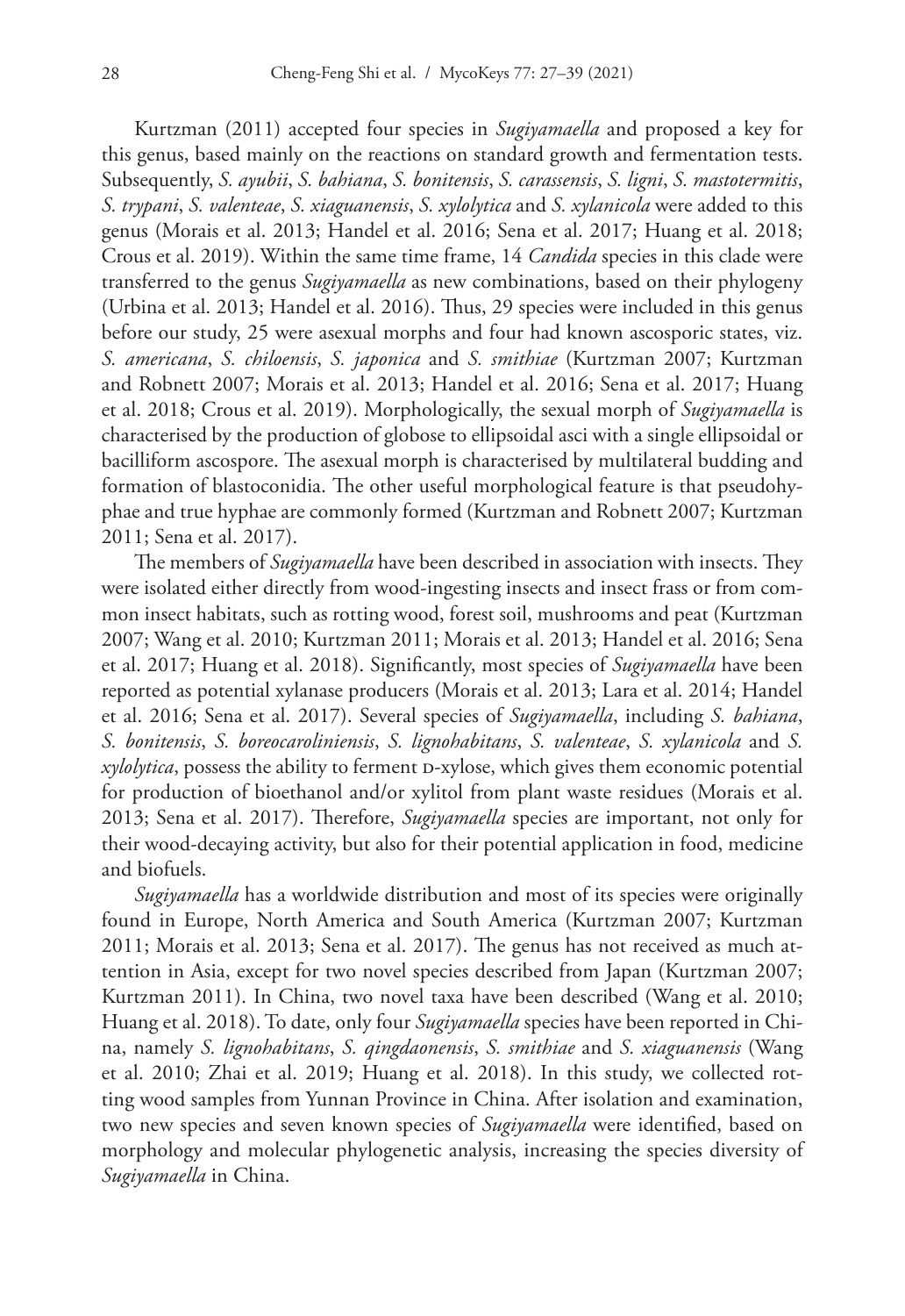# **Materials and methods**

# Sample collection, morphological studies and isolation

Rotting wood samples were collected in two areas of Yunnan Province, China. The areas were located in the Xishuangbanna Primeval Forest Park of Jinghong (21°98'N, 100°88'E) and Zixi Mountain of Chuxiong (25°03'N, 101°41'E). The predominant vegetation is characterised as tropical and subtropical forest biome. The climate is hot and humid, with annual precipitation between 1,000 to 1,600 mm and an average temperature that ranges from 14.8 to 21.9 °C. Sixty decayed wood samples were collected during July to August in 2016–2018. The samples were stored in sterile plastic bags and transported under refrigeration to the laboratory over a period of no more than 24 h. The yeast strains were isolated from rotting wood samples in accordance with the methods described by Morais et al. (2013) and Lopes et al. (2016). Each sample (1 g) was added to 20 ml sterile D-xylose medium (yeast nitrogen base 0.67%, D-xylose 0.5% and chloramphenicol 0.02%, pH 5.0  $\pm$  0.2) in a 150 ml Erlenmeyer flask and then cultured for 3–10 days on a rotary shaker. Subsequently, 0.1 ml aliquots of the enrichment culture and appropriate decimal dilutions were spread on  $D$ -xylose agar plates and then incubated at 25 °C for 3–4 days. Different yeast colony morphotypes were then isolated by repeated plating on yeast extract-malt extract (YM) agar (1% glucose, 0.5% peptone, 0.3% yeast extract and 0.3% malt extract, pH 5.0  $\pm$  0.2) and then stored on YM agar slants at 4 °C or in 15% glycerol at -80 °C.

The morphological, physiological and biochemical properties were determined according to those used by Kurtzman et al. (2011). The beginning of the sexual stage was determined by incubating single or mixed cultures of each of the two strains on cornmeal (CM) agar, 5% malt extract (ME) agar, dilute (1:9) V8 agar or yeast carbon base plus 0.01% ammonium sulphate (YCBAS) agar at 15 and 25 °C for 6 weeks (Kurtzman 2007; Huang et al. 2018). The assimilation of carbon and nitrogen compounds and related growth requirements were tested at 25 °C. The effects of temperature from 25–40 °C were examined in liquid and agar plate cultures.

# DNA extraction, PCR amplification and sequencing

Genomic DNA was extracted from the yeast using an Ezup Column Yeast Genomic DNA Purification Kit, according to the manufacturer's instructions (Sangon Biotech, Shanghai, China). The nuc rDNA ITS1-5.8S-ITS2 (ITS) region was amplified using primer pairs ITS1/ITS4 (White et al. 1990). The D1/D2 domain of nrLSU rDNA (nrLSU) was amplified using the primer pairs NL1/NL4 (Kurtzman and Robnett 1998). The following thermal profile was used to amplify the ITS and D1/D2 nrLSU regions: an initial denaturation step of 2 min at 95 °C; followed by 35 cycles of 30 s at 95 °C, 30 s at 51 °C and 40 s at 72 °C; with a final extension of 10 min at 72 °C (Liu et al. 2016). PCR products were directly purified and sequenced by Sangon Biotech Inc.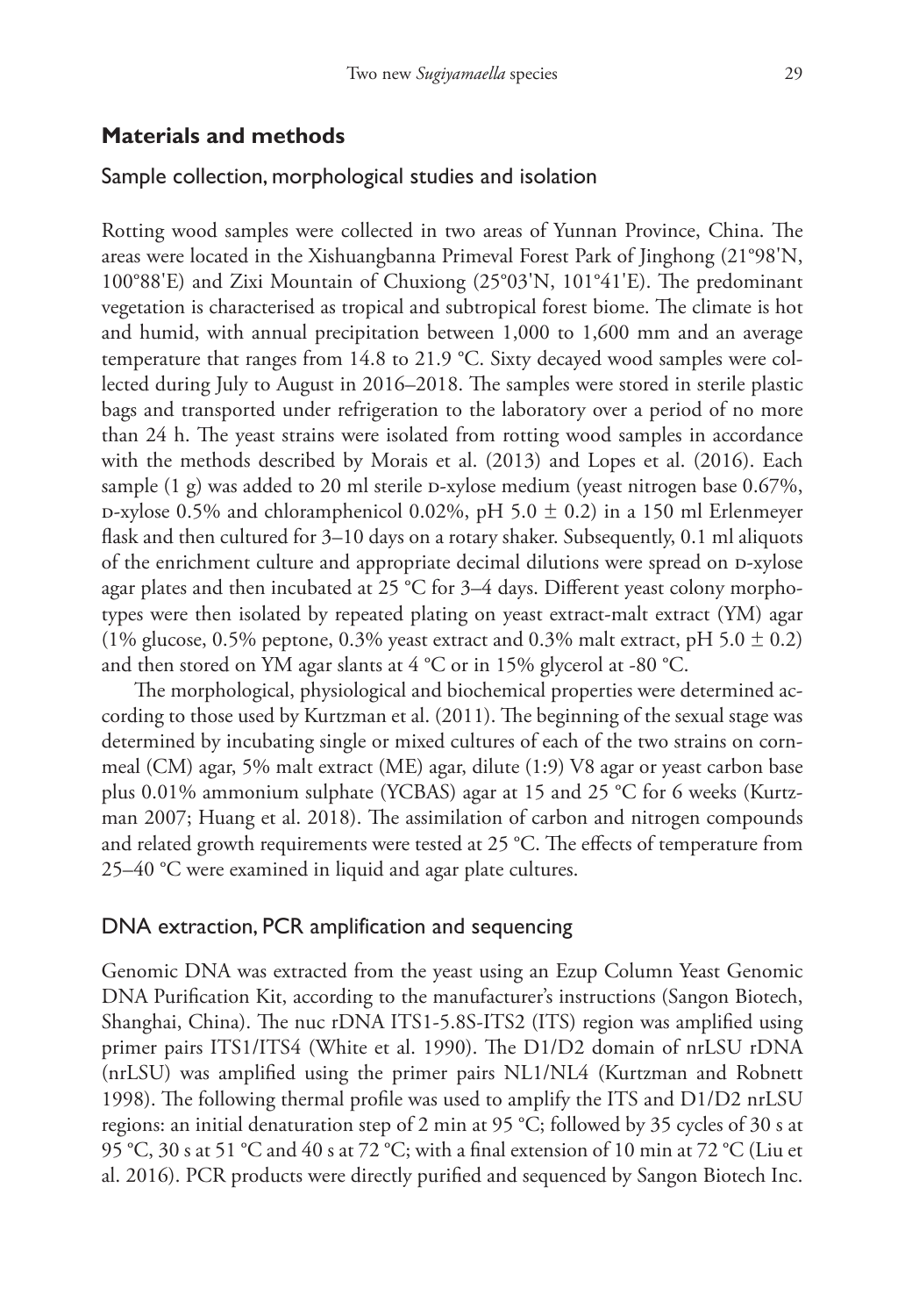(Shanghai, China). We confirmed the identity and accuracy of the resulting sequences by assembling them using BioEdit and comparing them to sequences in GenBank (Hall 1999). The sequences were then submitted to GenBank ([https://www.ncbi.nlm.](https://www.ncbi.nlm.nih.gov/genbank/) [nih.gov/genbank/;](https://www.ncbi.nlm.nih.gov/genbank/) Table 1).

#### Phylogenetic analysis

The sequences obtained from this study and the reference sequences downloaded from GenBank (Table 1) were aligned using MAFFT v. 6 (Katoh and Toh 2010) and manually edited using MEGA7 (Kumar et al. 2016). The best-fit nucleotide substitution models for each gene were selected using jModelTest v2.1.7 (Darriba et al. 2012) according to the Akaike Information Criterion. Phylogenetic analyses of combined gene regions (ITS and nrLSU) were performed using MEGA7 for Maximum Parsimony (MP) analysis (Kumar et al. 2016) and PhyML v3.0 for Maximum Likelihood (ML) analysis (Guindon et al. 2010). *Schizosaccharomyces pombe* NRRL Y-12796was chosen as the outgroup after consulting Morais et al. (2013) and Sena et al. (2017).

Maximum Parsimony analysis was performed using a heuristic search option with tree-bisection reconnection (TBR) branch swapping (Nei and Kumar 2000) and 1,000 random sequence additions. Maximum Likelihood analysis was performed using GTR+I+G models for each partition (Nei and Kumar 2000) and a proportion of invariant sites with 1000 rapid bootstrap replicates. The phylogenies from MP and ML analyses were displayed using Mega7 and FigTree v1.4.3 (Rambaut 2016), respectively. Bootstrap support values  $\geq 50\%$  are shown at the nodes.

# **Results**

#### Phylogenetic analyses

The alignment was based on the combined nuclear dataset (ITS and nrLSU), included 31 taxa and one outgroup taxon (*Schizosaccharomyces pombe* NRRL Y-12796) and was comprised of 976 characters including gaps (385 for ITS and 591 for nrLSU) in the aligned matrix. Of these characters, 452 were constant, 164 variable characters were parsimony-uninformative and 360 characters were parsimony-informative. The heuristic search, using MP analysis, generated the most parsimonious tree (TL =  $1627$ ,  $CI = 0.457$ ,  $RI = 0.766$ ,  $RC = 0.394$ . The best model applied in the ML analysis was GTR+I+G. The ML analysis yielded a best scoring tree with a final optimisation likelihood value of  $-8651.84$ . Two methods for phylogenetic tree construction resulted in a similar topology. Therefore, only the best scoring PhyML tree is shown with BS and BT values simultaneously in Fig. 1.

From the phylogenetic tree (Fig. 1), seven known species, including *S. americana*, *S. ayubii*, *S. novakii*, *S. paludigena*, *S. valenteae*, *S. valdiviana* and *S. xiaguanensis*, were absorbed in the genus *Sugiyamaella*. *Sugiyamaella chuxiong* and *S. yunanensis* are new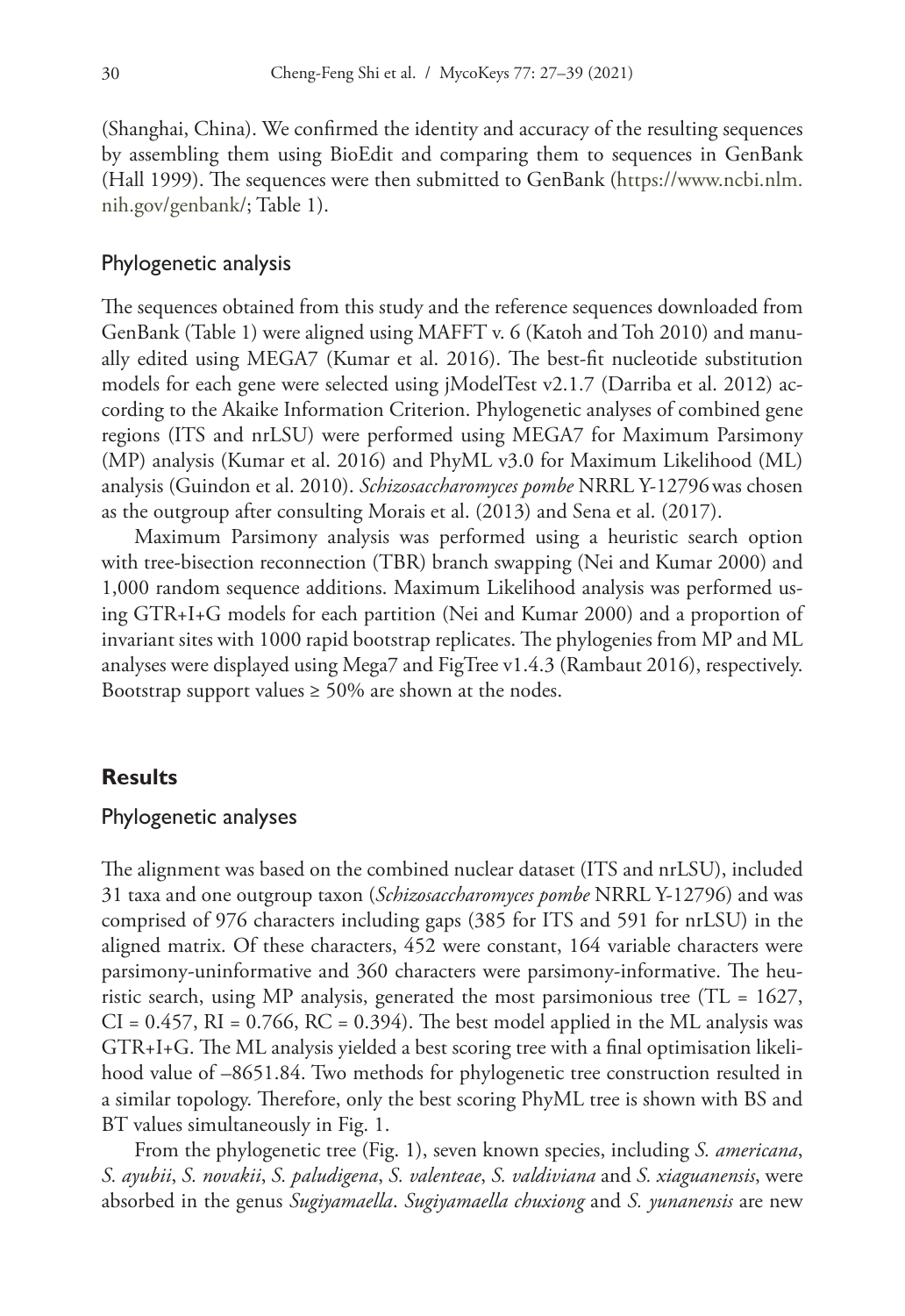| Species                   | Strain                    | Locality   | Sample              | <b>ITS</b>      | D1/D2    |
|---------------------------|---------------------------|------------|---------------------|-----------------|----------|
| Sugiyamaella americana    | NRRL YB-2067T             | <b>USA</b> | Frass               | NR_137759       | DQ438193 |
| S. americana              | <b>NYNU 17714</b>         | China      | <b>Rotting wood</b> | MT965698        | MT965699 |
| S.ayubii                  | CBS 14108 <sup>T</sup>    | Brazil     | Rotting wood        | NR_155796       | KR184132 |
| S. ayubii                 | <b>NYNU 177171</b>        | China      | <b>Rotting wood</b> | MT965704        | MT965705 |
| S. bahiana                | CBS 13474T                | Brazil     | Rotting wood        | NR_155810       | KC959941 |
| S. bonitensis             | CBS 14270T                | Brazil     | Rotting wood        | NR_155798       | KT006004 |
| S.boreocaroliniensis      | NRRL YB-1835 <sup>T</sup> | <b>USA</b> | Frass               | NR_165963       | DQ438221 |
| S. bullrunensis           | CBS 11840 <sup>T</sup>    | <b>USA</b> | Insect              | NR_111543       | HM208601 |
| S. castrensis             | <b>NRRLY-17329T</b>       | Chile      | Rotting wood        | NR_111229       | DQ438195 |
| S. carassensis            | CBS 14107T                | Brazil     | Rotting wood        | NR_155808       | KX550111 |
| S. chiloensis             | <b>NRRL Y-17643T</b>      | Chile      | Rotted wood         | DQ911454        | DQ438217 |
| S. floridensis            | NRRL YB-3827T             | <b>USA</b> | Frass               | NR_111230       | DQ438222 |
| S. grinbergsii            | <b>NRRL Y-27117T</b>      | Chile      | Insect              | KY102116        | DQ438199 |
| S. japonica               | NRRL YB-2798T             | Japan      | Frass               | NR_111239       | DQ438202 |
| S. ligni                  | CBS 13482 <sup>T</sup>    | Brazil     | Rotting wood        | KX550112        | KX550112 |
| S. lignohabitans          | NRRL YB-1473T             | <b>USA</b> | Decayed log         | NR_119622       | DQ438198 |
| S. marionensis            | NRRL YB-1336T             | <b>USA</b> | Decayed log         | NR_111237       | DQ438197 |
| S. marilandica            | NRRL YB-1847T             | <b>USA</b> | Frass               | NR_165965       | DQ438219 |
| S. mastotermitis          | CBS 14182 <sup>T</sup>    | Berlin     | Termite             | NR_156606       | KU883286 |
| S. neomexicana            | CBS $10349T$              | <b>USA</b> | Frass               | NR_165966       | DQ438201 |
| S. novakii                | <b>NRRL Y-27346T</b>      | Hungary    | Rotting wood        | NR_111235       | DQ438196 |
| S. novakii                | <b>NYNU 17778</b>         | China      | <b>Rotting wood</b> | MT965702        | MT965703 |
| S. paludigena             | <b>NRRL Y-12697T</b>      | Russia     | Peat                | NR_111236       | DQ438194 |
| S. paludigena             | <b>NYNU 1771</b>          | China      | <b>Rotting wood</b> | MT965696        | MT965697 |
| S. paludigena             | <b>NYNU 177116</b>        | China      | <b>Rotting wood</b> | MT966075        | MT966074 |
| S. pinicola               | CBS 10348 <sup>T</sup>    | <b>USA</b> | Frass               | NR_165967       | DQ438200 |
| S. qingdaonensis          | CBS 11390 <sup>T</sup>    | China      | Rotting wood        | NR_151806       | FJ613527 |
| S. smithiae               | <b>NRRL Y-17850T</b>      | Brazil     | Soil                | DQ911455        | DQ438218 |
| S. trypani                | CBS 15876 <sup>T</sup>    | Poland     | Soil                | MK388412        | MK387312 |
| S. valdiviana             | <b>NRRL Y-7791T</b>       | Chile      | Rotting wood        | NR_111544       | DQ438220 |
| S. valdiviana             | <b>NYNU17755</b>          | China      | <b>Rotting wood</b> | MT965700        | MT965701 |
| S. valenteae              | CBS 14109 <sup>T</sup>    | Brazil     | Rotting wood        | NR_155797       | KT005999 |
| S. valenteae              | <b>NYNU 17795</b>         | China      | <b>Rotting wood</b> | MT965706        | MT965707 |
| S. xiaguanensis           | <b>NYNU 161041T</b>       | China      | Rotting wood        | KY213802        | KY213817 |
| S. xiaguanensis           | <b>NYNU 17753</b>         | China      | <b>Rotting wood</b> | MT969346        | MT969344 |
| S. xylanicola             | CBS 12683T                | Brazil     | Rotting wood        | KC493642        | KC493642 |
| S. xylolytica             | CBS 13493 <sup>T</sup>    | Brazil     | Rotting wood        | KU214874        | KF889433 |
| S. yunanensis             | <b>NYNU161059T</b>        | China      | <b>Rotting wood</b> | MT257259        | MT257257 |
| S. yunanensis             | <b>NYNU 16113</b>         | China      | <b>Rotting wood</b> | MT257256        | MT257261 |
| Candida sp.               | W370                      | Taiwan     | Forest soil         | JN581120        | JN581115 |
| Candida sp.               | GA2M09                    | Taiwan     | Mushroom            | FJ873591        | FJ873521 |
| S. chuxiongensis          | <b>NYNU181038T</b>        | China      | Rotting wood        | <b>MK682800</b> | MK682795 |
| S. chuxiongensis          | <b>NYNU 18521</b>         | China      | Rotting wood        | MT257260        | MT257255 |
| S. chuxiongensis          | <b>NYNU 18634</b>         | China      | Rotting wood        | MT257258        | MT257262 |
| Schizosaccharomyces pombe | NRRLY-12796 <sup>T</sup>  |            |                     | KY105378        | AY048171 |

**Table 1.** Sequences used in molecular phylogenetic analysis. Entries in bold are newly generated for this study.

Abbreviations: **CBS**: CBS-KNAW Collections, Westerdijk Fungal Biodiversity Institute, Utrecht, The Netherlands; **NRRL**: Agricultural Research Service Culture Collection, Peoria, IL, USA; **NYNU**: Microbiology Lab, Nanyang Normal University, Henan, China; **T**: type strain.

to science, based on the distinct and well-supported molecular phylogenetic placement and morphological differences with their closest described relatives. Phylogenetically, strains of *S. chuxiong* formed a unique lineage with 100% bootstrap support, while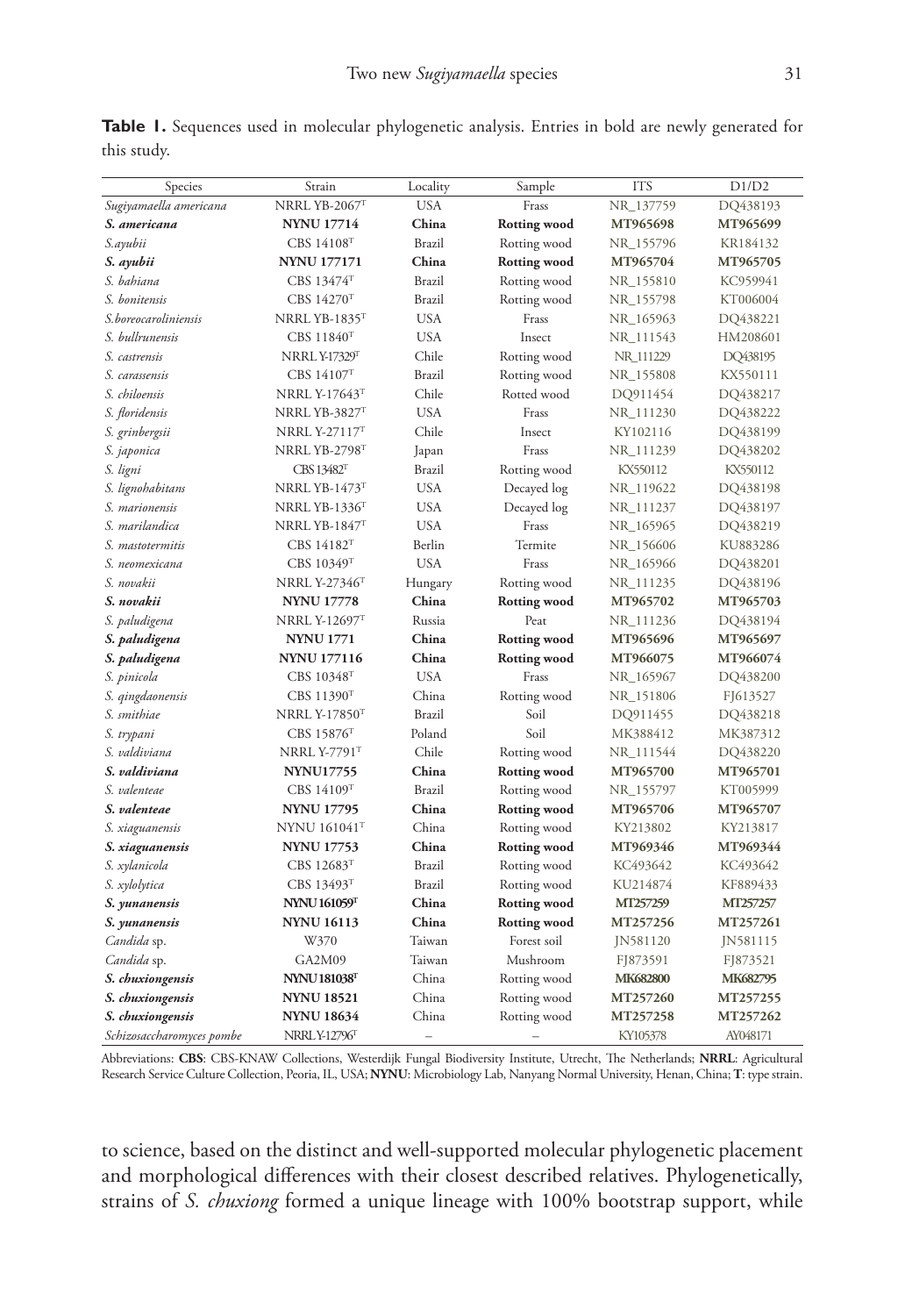

**Figure 1.** Maximum Likelihood phylogenetic tree of *Sugiyamaella* inferred from the combined ITS and nrLSU dataset and rooted with *Schizosaccharomyces pombe* NRRL Y-12796. The ML and MP bootstrap support values above 50% are shown at the first and second positions, respectively. Newly-sequenced collections are in black boldface.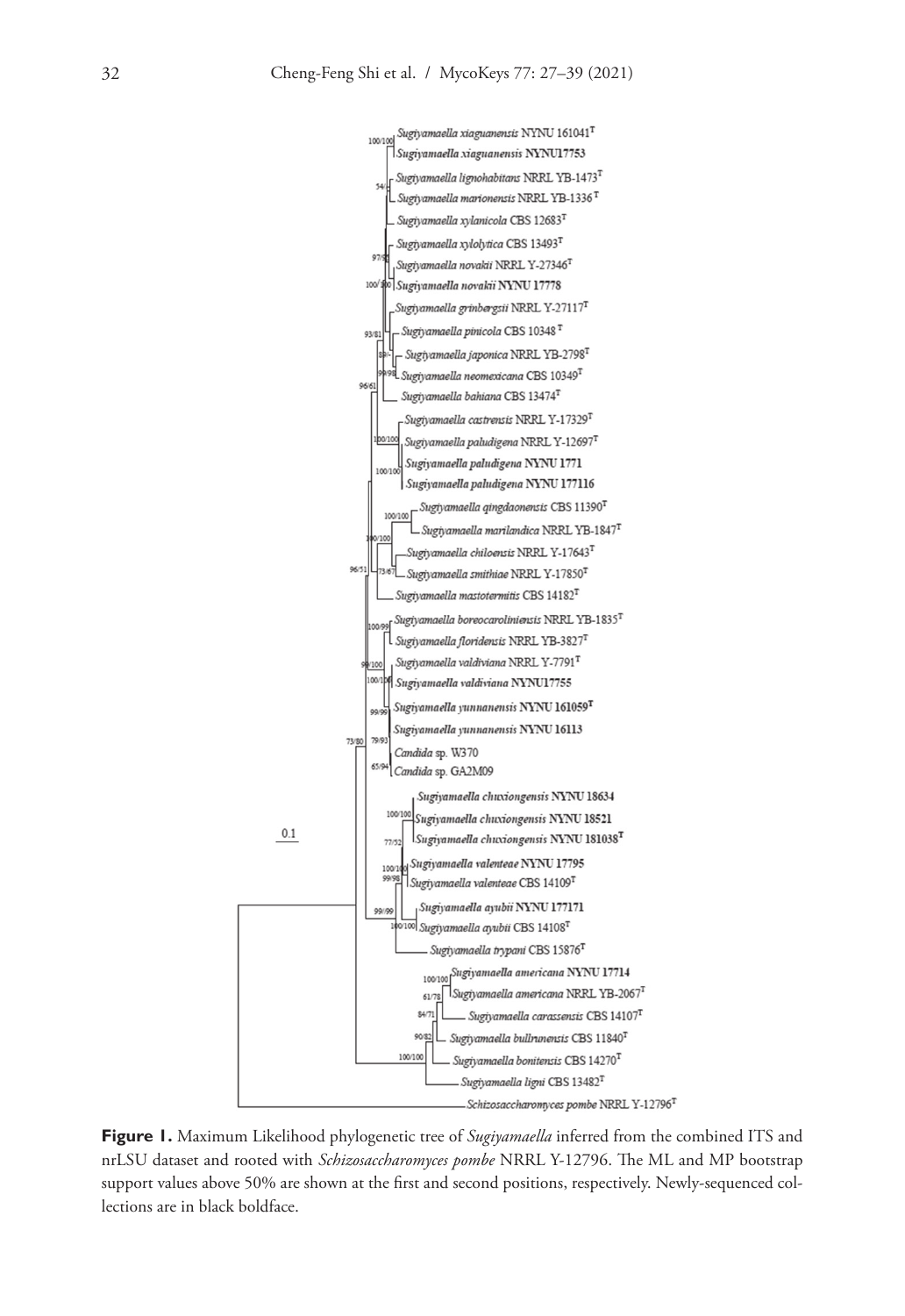*S. yunanensis* was closely related to *S. valdiviana* with high bootstrap support (99%). The collection, labelled *Candida* sp. (W370) from Taiwan, clustered together with S. *yunanensis* and another species labelled *Candida* sp. (GA2M09) from mushroom.

# Taxonomy

# *Sugiyamaella yunanensis* **C.Y. Chai & F.L. Hui, sp. nov.**

MycoBank No: [835004](http://www.mycobank.org/MycoTaxo.aspx?Link=T&Rec=835004) Figure 2

**Type.** China, Yunnan Province, Jinghong City, Mengyang Town, in rotting wood from a tropical rainforest, July 2016, K.F. Liu & L. Zhang (holotype NYNU 161059<sup>T</sup>, culture ex-type CBS 14701).

**Etymology.** The species name *yunanensis* (N.L. fem. adj.) refers to the geographical origin of the type strain of this species.

**Description.** The cells are ovoid to elongate  $(2.5-5.5 \times 3-7.5 \mu m)$  and occur singly or in pairs after being placed in YM broth for 3 days at 25 °C (Fig. 2A). Budding is multilateral. After 3 days of growth on YM agar at 25 °C, the colonies are white to cream-coloured, buttery and smooth, with entire margins. After 7 days at 25 °C on a Dalmau plate culture with CM agar, hyphae and blastoconidia are formed (Fig. 2B). Asci or signs of conjugation were not observed on sporulation media. Glucose and pxylose are weakly fermented. Glucose, galactose, L-sorbose, D-glucosamine, D-xylose,  $L$ -arabinose,  $D$ -arabinose, sucrose, maltose, trehalose, methyl  $\alpha$ - $D$ -glucoside, cellobiose, salicin, arbutin, melibiose, raffinose, inulin, ribitol, p-glucitol, p-mannitol, p-glucono-1, 5-lactone, 2-keto-D-gluconate, D-gluconate, D-glucuronate, DL-lactate, succinate, citrate and ethanol are assimilated. No growth was observed in  $D$ -ribose, L-rhamnose, lactose, melezitose, glycerol, erythritol, xylitol, galactitol, myo-inositol or methanol. In nitrogen-assimilation tests, growth is present on nitrate, nitrite, l-lysine and glucosamine, while growth is absent on ethylamine, cadaverine, creatine, creatinine, imidazole and D-tryptophan. Growth is observed at 37  $^{\circ}$ C, but not at 40  $^{\circ}$ C. Growth in the presence of 0.01% cycloheximide is present, but growth in the presence of 10% sodium chloride (NaCl) with 5% glucose and 1% acetic acid is absent. Starch-like compounds are not produced. Urease activity and diazonium blue B reactions are negative.

Additional isolate examined. CHINA, Yunnan Province, Jinghong City, Mengyang Town, in rotting wood from a tropical rainforest, July 2016, K.F. Liu & L. Zhang, NYNU 16113.

**GenBank accession numbers.** holotype NYNU 161059<sup>T</sup> (ITS: [MT257259;](http://www.ncbi.nlm.nih.gov/nuccore/MT257259) nrLSU D1/D2: [MT257257](http://www.ncbi.nlm.nih.gov/nuccore/MT257257)); additional isolate NYNU 16113 (ITS: [MT257256;](http://www.ncbi.nlm.nih.gov/nuccore/MT257256) nrLSU D1/D2: [MT257261\)](http://www.ncbi.nlm.nih.gov/nuccore/MT257261).

**Notes.** Two isolates, representing *S. yunanensis*, are retrieved in a well-supported clade and appear most closely related to *S. valdiviana* (Fig. 1). *Sugiyamaella yunanensis* can be distinguished from *S. valdiviana*, based on ITS and nrLSU D1/D2 loci (6/510 in ITS and 7/557 in nrLSU D1/D2). Physiologically, *S. yunanensis* differs from *S. val-*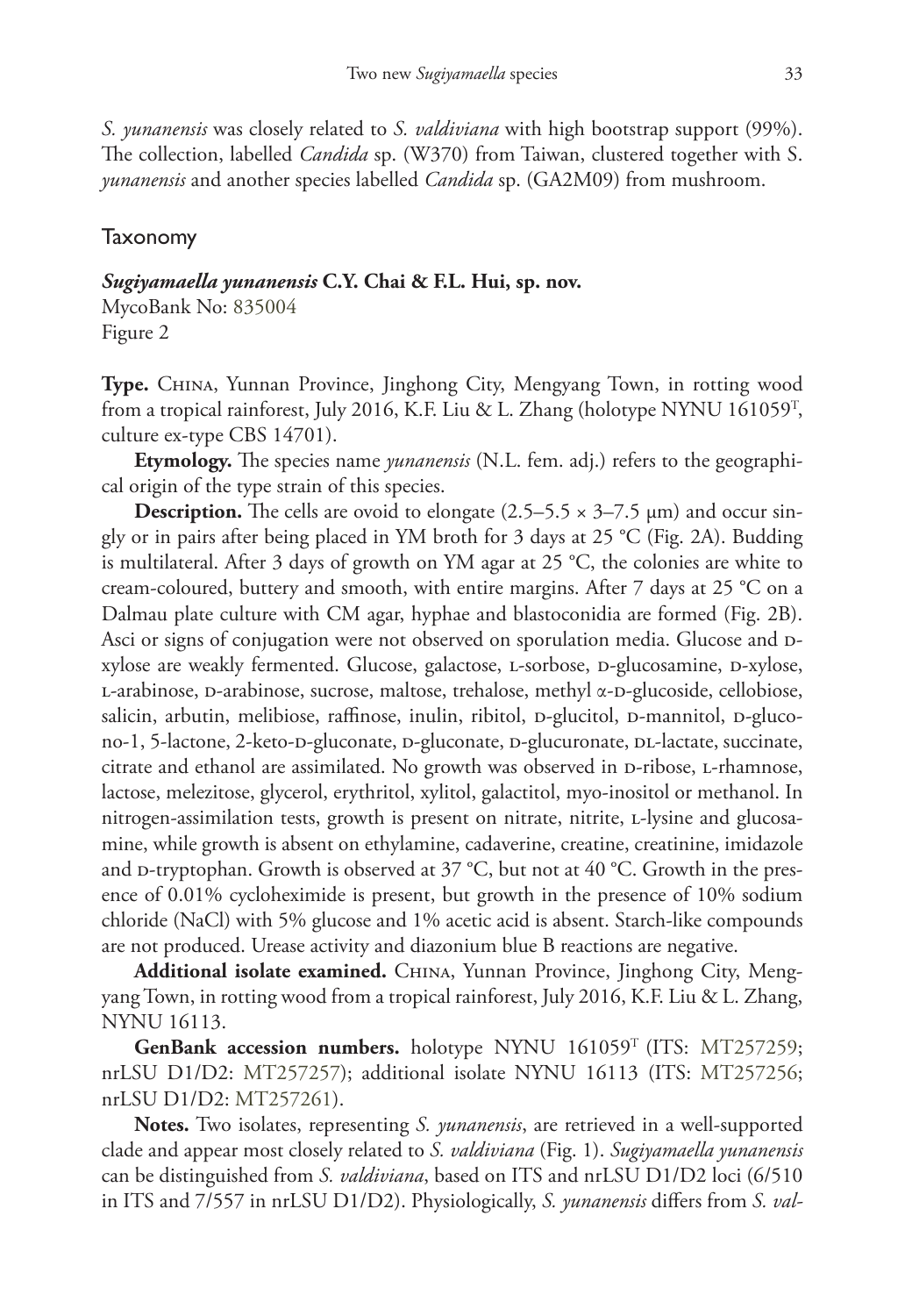

**Figure 2.** Morphology of *S. yunanensis* **A** budding cells after 3 days in YM broth at 25 °C **B** hyphae and blastoconidia on corn-meal agar after 7 days at 25 °C. Scale bars: 10 μm.

*diviana* by its ability to assimilate inulin and DL-lactate and its inability to assimilate melezitose, glycerol and myo-inositol. Additionally, *S. valdiviana* grows in the presence of 0.1% cycloheximide, while *S. yunanensis* does not (Kurtzman 2007).

*Sugiyamaella chuxiongensis* **C.Y. Chai & F.L. Hui, sp. nov.**

MycoBank No: [835005](http://www.mycobank.org/MycoTaxo.aspx?Link=T&Rec=835005) Figure 3

**Type.** China, Yunnan Province, Chuxiong City, Zixi Town, in rotting wood from Zixi Mountain, August 2018, K.F. Liu & Z.W. Xi (holotype NYNU 181038T , culture extype CBS 16006, CICC 33361).

**Description.** The cells are ovoid to elongate  $(2.5-4 \times 3-4.5 \mu m)$  and occur singly or in pairs after growth in a YM broth for 3 days at 25 °C (Fig. 3A). Budding is multilateral. After 3 days of growth on YM agar at 25 °C, the colonies are white to cream-coloured, buttery and smooth with entire margins. After 7 days at 25 °C, on a Dalmau plate culture with CM agar, hyphae and blastoconidia are formed (Fig. 3B). Asci or signs of conjugation were not observed on sporulation media. Fermentation of sugars is absent. Glucose, galactose, L-sorbose, D-glucosamine, D-ribose, D-xylose,  $L$ -arabinose,  $D$ -arabinose, sucrose, maltose, trehalose, methyl  $\alpha$ - $D$ -glucoside, cellobiose, salicin, arbutin, melibiose, raffinose, melezitose, inulin, erythritol, ribitol, xylitol, Dglucitol, p-mannitol, p-glucitol, p-mannitol, galactitol, myo-inositol, 2-keto-p-gluconate, succinate, citrate and ethanol are assimilated. No growth was observed in l-rhamnose, lactose, glycerol, p-gluconate, p<sub>L</sub>-lactate or methanol. In nitrogen-assimilation tests, growth is present on nitrate, nitrite, ethylamine, cadaverine, creatine, creatinine, glucosamine and D-tryptophan, while growth is absent on L-lysine and imidazole. Growth was observed at 35 °C, but not at 37 °C. Growth in the presence of 0.1%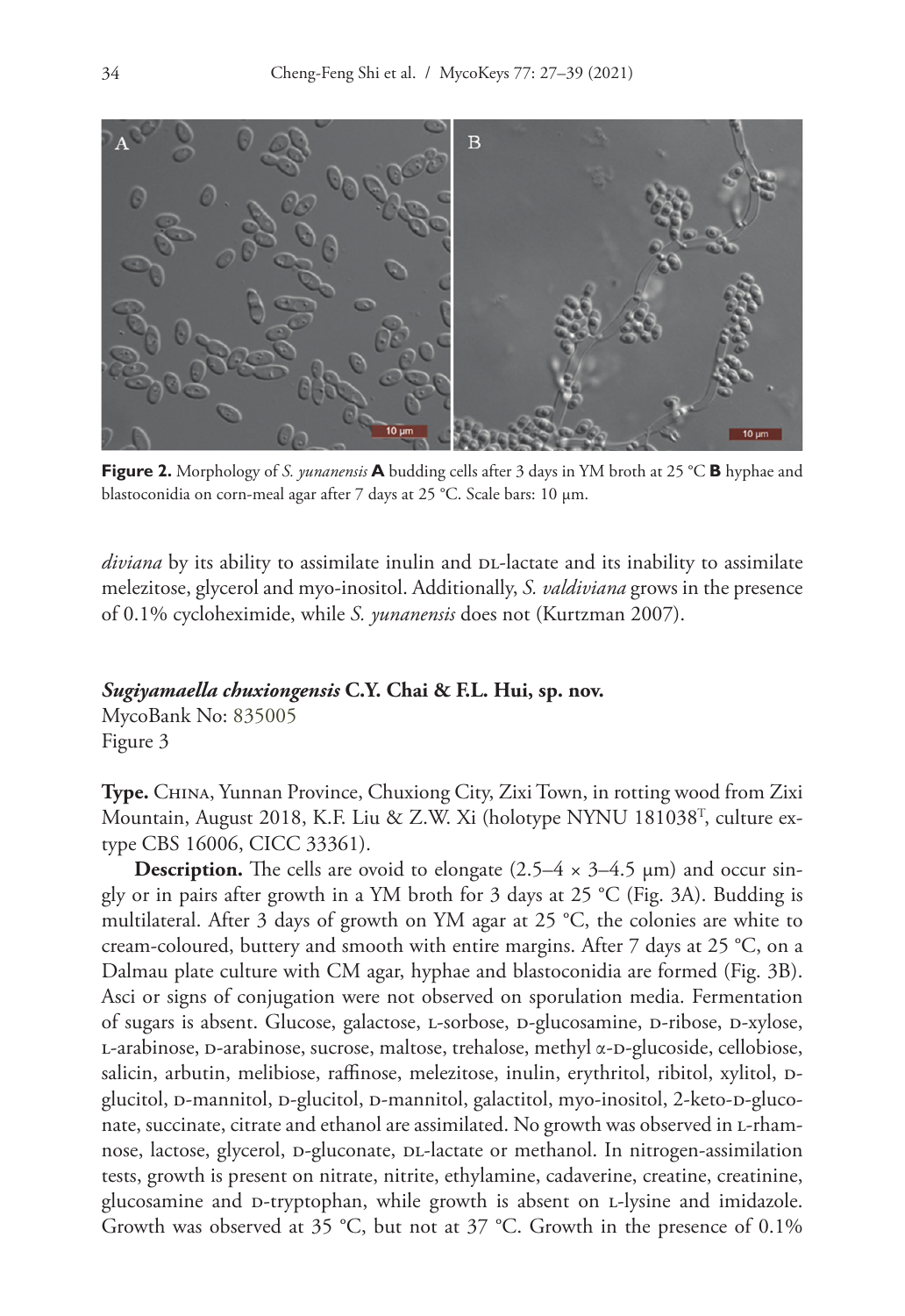

**Figure 3.** Morphology of *S. chuxiongensis* **A** budding cells after 3 days in YM broth at 25 °C **B** hyphae and blastoconidia on corn-meal agar after 7 days at 25 °C. Scale bars: 10 μm.

cycloheximide, 10% NaCl with 5% glucose and 1% acetic acid is present, but growth in the presence of 16% NaCl with 5% glucose is absent. Starch-like compounds are not produced. Urease activity and diazonium blue B reactions are negative.

**Additional isolates examined.** China, Yunnan Province, Chuxiong City, Zixi Town, in rotting wood from Zixi Mountain, August 2018, K.F. Liu & Z.W. Xi, NYNU 18521, NYNU 18634.

**GenBank accession numbers.** holotype NYNU 181038T (ITS: [MK682800;](http://www.ncbi.nlm.nih.gov/nuccore/MK682800) nrLSU D1/D2: [MK682795\)](http://www.ncbi.nlm.nih.gov/nuccore/MK682795); additional isolates NYNU 18521 (ITS: [MT257260](http://www.ncbi.nlm.nih.gov/nuccore/MT257260); nrLSU D1/ D2: [MT257255](http://www.ncbi.nlm.nih.gov/nuccore/MT257255)) and NYNU 18634 (ITS: [MT257258;](http://www.ncbi.nlm.nih.gov/nuccore/MT257258) nrLSU D1/D2: [MT257262](http://www.ncbi.nlm.nih.gov/nuccore/MT257262)).

**Notes.** We generated sequences for three isolates of *S. chuxiong*, NYNU 18521, NYNU 181038 and NYNU 18634. This new species is phylogenetically most closely related to *S. valenteae* and *S. ayubii* (Fig. 1). *Sugiyamaella chuxiong* can be distinguished from *S. valenteae*, based on ITS and nrLSU D1/D2 loci (33/454 in ITS and 15/513 in nrLSU D1/D2) and from *S. ayubii*, based on ITS and nrLSU D1/D2 (42/499 in ITS and 35/565 in nrLSU D1/D2). Physiologically, *S. chuxiong* can be differentiated from *S. valenteae* by its ability to assimilate D-arabinose, sucrose, salicin, melibiose, raffinose, melezitose and inulin and its inability to ferment glucose and grow at 37 °C (Sena et al. 2017). Similarly, the ability to assimilate salicin, inulin, erythritol and galactitol and the inability to assimilate l-rhamnose are the primary differences between *S. chuxiong* and *S. ayubii*. Additionally, *S. ayubii* can ferment glucose, while *S. chuxiong* cannot (Sena et al. 2017).

# **Discussion**

In this study, nine *Sugiyamaella* species were identified, based on morphological and molecular phylogenetic analyses. All species were isolated from rotting wood collected in Yunnan Province, China. As a result, *S. chuxiong* and *S. yunanensis* are proposed as new species in *Sugiyamaella* for their distinct phylogenic positions and distinctive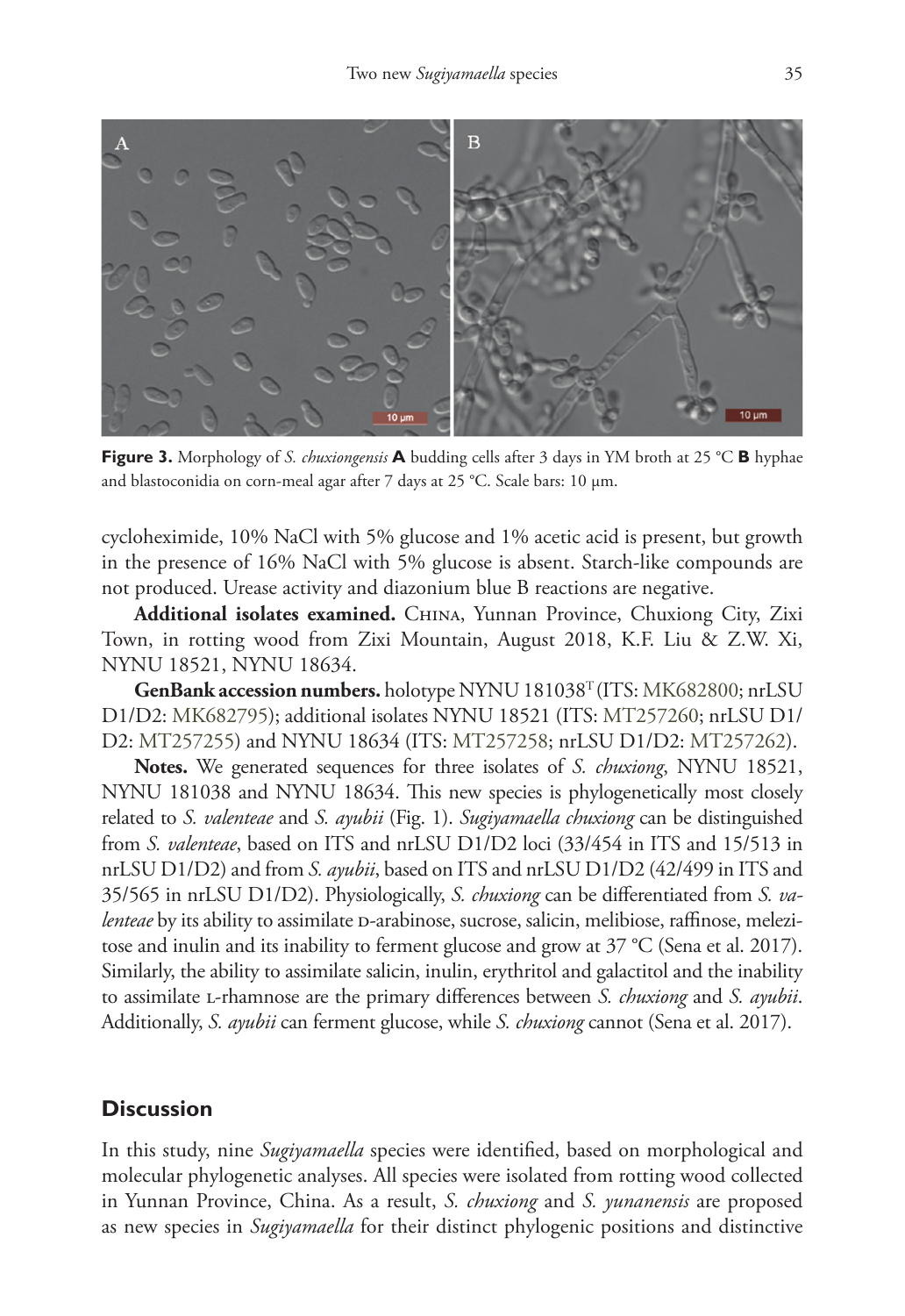physiological traits. In addition, identification of seven known species of *Sugiyamaella*, *S. americana*, *S. ayubii*, *S. novakii*, *S. paludigena*, *S. valenteae*, *S. valdiviana* and *S. xiaguanensis* were clearly distinguished by both morphological and molecular approaches.

Molecular phylogeny studies on *Sugiyamaella* and related genera have been carried out recently (Handel et al. 2016; Sena et al. 2017). Handel et al. (2016) determined that *Sugiyamaella* forms a well-supported monophyletic group, distinct from *Spencermartinsiella* and *Diddensiella*. However, Sena et al. (2017) indicated that *Sugiyamaella* is polyphyletic, where the species are intertwined with representatives of the genera *Trichomonascus* and *Spencermartinsiella*. The results of our phylogenetic analyses of combined gene sequences (ITS and nr LSU) with all currently-known species indicated that the genus is not monophyletic and grouped into a paraphyletic grade with three well-supported clades (Fig. 1): (i) *S. smithiae* (the type species), *S. lignohabitans* and *S. valdiviana* and their related species, (ii) *S. ayubii*, *S. trypani*, *S. valenteae* and *S. chuxiong* (described in this paper) and (iii) *S. americana*, *S. bullrunensis*, *S. carassensis* and *S. ligni*. These results suggest that the genus *Sugiyamaella* should be limited to species of the clade comprising the type species *S. smithiae*. The remaining two clades, which have previously been considered members of *Sugiyamaella*, could become two novel genera, although their phylogenetic relationships with other genera were not fully examined by this study (Fig. 1). As such, a careful phylogenetic analysis of *Sugiyamaella* species is required to clarify the possible heterogeneity of the genus.

Many new yeast species have been identified in the last ten years in China (Wang et al. 2010; Liu et al. 2016; Huang et al. 2018; Zhai et al. 2019). However, there is still a large number of undescribed yeast taxa in this country. This study indicates that there are at least 12 species of *Sugiyamaella* in China, including four species known previously to occur in China (*S. lignohabitans*, *S. qingdaonensis*, *S. smithiae* and *S. xiaguanensis*), new records of six species not known to occur in China (*S. americana*, *S. ayubii*, *S. novakii*, *S. paludigena*, *S. valenteae* and *S. valdiviana*) and two novel species (*S. chuxiong* and *S. yunanensis*). In China, there are still some species that need to be discovered, such as that listed under GenBank accession [JN581116.](http://www.ncbi.nlm.nih.gov/nuccore/JN581116) To date, including the two novel species described in this study, there are thirty-one species of *Sugiyamaella* worldwide. Although the taxonomy of *Sugiyamaella* has received much attention in the past, many regions in China are under-sampled and more under-described indigenous *Sugiyamaella* species will undoubtedly be discovered in the future.

*Sugiyamaella* species have a worldwide distribution and are isolated from a wide range of substrates. Insect is their main habitat, but new species were also isolated from frass, rotting wood, decayed log, forest soil, mushrooms and peat (Kurtzman 2007; Wang et al. 2010; Kurtzman 2011; Morais et al. 2013; Handel et al. 2016; Sena et al. 2017; Huang et al. 2018). These studies expanded our knowledge on the substrates where *Sugiyamaella* species can occur, but on the other hand, demonstrated the complicated ecological function of this genus. In this study, seven known species and two new species were identified from rotting wood in China. Further research will focus on the *Sugiyamaella* diversity from a wide range of substrates.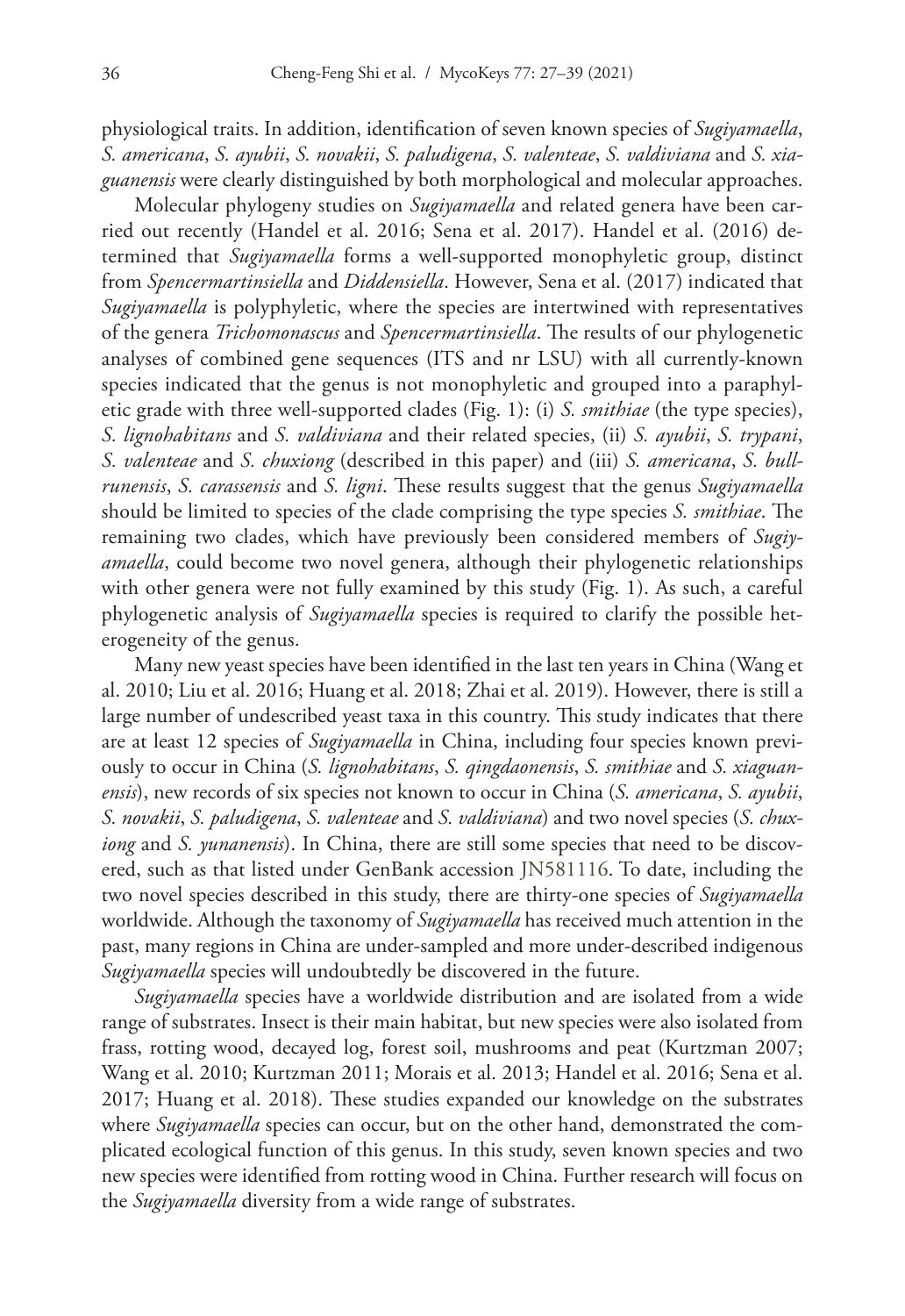# **Acknowledgements**

We sincerely thank Dr. Lin Zhang, Dr. Kai-Fang Liu and Dr. Zhi-Wen Xi for their help with collecting specimens. This project was supported by Grant No. 31570021 from the National Natural Science Foundation of China, China, No. 2018001 from the State Key Laboratory of Motor Vehicle Biofuel Technology, Henan Tianguan Enterprise Group Co. Ltd., China.

# **References**

- Crous PW, Carnegie AJ, Wingfield MJ, Sharma R, Mughini G, Noordeloos ME, Santini A, Shouche YS, Bezerra JDP, Dima B, Guarnaccia V, Imrefi I, Jurjević Ž, Knapp DG, Kovács GM, Magistà D, Perrone G, Rämä T, Rebriev YA, Shivas RG, Singh SM, Souza-Motta CM, Thangavel R, Adhapure NN, Alexandrova AV, Alfenas AC, Alfenas RF, Alvarado P, Alves AL, Andrade DA, Andrade JP, Barbosa RN, Barili A, Barnes CW, Baseia IG, Bellanger JM, Berlanas C, Bessette AE, Bessette AR, Biketova AY, Bomfim FS, Brandrud TE, Bransgrove K, Brito ACQ, Cano-Lira JF, Cantillo T, Cavalcanti AD, Cheewangkoon R, Chikowski RS, Conforto C, Cordeiro TRL, Craine JD, Cruz R, Damm U, de Oliveira RJV, de Souza JT, de Souza HG, Dearnaley JDW, Dimitrov RA, Dovana F, Erhard A, Esteve-Raventós F, Félix CR, Ferisin G, Fernandes RA, Ferreira RJ, Ferro LO, Figueiredo CN, Frank JL, Freire KTLS, García D, Gené J, Gêsiorska A, Gibertoni TB, Gondra RAG, Gouliamova DE, Gramaje D, Guard F, Gusmão LFP, Haitook S, Hirooka Y, Houbraken J, Hubka V, Inamdar A, Iturriaga T, Iturrieta-González I, Jadan M, Jiang N, Justo A, Kachalkin AV, Kapitonov VI, Karadelev M, Karakehian J, Kasuya T, Kautmanová I, Kruse J, Kušan I, Kuznetsova TA, Landell MF, Larsson KH, Lee HB, Lima DX, Lira CRS, Machado AR, Madrid H, Magalhães OMC, Majerova H, Malysheva EF, Mapperson RR, Marbach PAS, Martín MP, Martín-Sanz A, Matočec N, McTaggart AR, Mello JF, Melo RFR, Mešić A, Michereff SJ, Miller AN, Minoshima A, Molinero-Ruiz L, Morozova OV, Mosoh D, Nabe M, Naik R, Nara K, Nascimento SS, Neves RP, Olariaga I, Oliveira RL, Oliveira TGL, Ono T, Ordoñez ME, Ottoni AM, Paiva LM, Pancorbo F, Pant B, Pawłowska J, Peterson SW, Raudabaugh DB, Rodríguez-Andrade E, Rubio E, Rusevska K, Santiago ALCMA, Santos ACS, Santos C, Sazanova NA, Shah S, Sharma J, Silva BDB, Siquier JL, Sonawane MS, Stchigel AM, Svetasheva T, Tamakeaw N, Telleria MT, Tiago PV, Tian CM, Tkalčec Z, Tomashevskaya MA, Truong HH, Vecherskii MV, Visagie CM, Vizzini A, Yilmaz N, Zmitrovich IV, Zvyagina EA, Boekhout T, Kehlet T, Læssøe T, Groenewald JZ (2019) Fungal Planet description sheets: 868–950. Persoonia 42: 291–473. [https://doi.org/10.3767/](https://doi.org/10.3767/persoonia.2019.42.11) [persoonia.2019.42.11](https://doi.org/10.3767/persoonia.2019.42.11)
- Darriba D, Taboada GL, Doallo R, Posada D (2012) jModelTest 2: more models, new heuristics and parallel computing. Nature Methods 9: e772.<https://doi.org/10.1038/nmeth.2109>
- Giménez-Jurado G, Cidadão AJ, Beijn-Van der Waaij A (1994) A novel heterothallic ascomycetous yeast species: *Stephanoascus smithiae*, teleomorph of *Candida edax*. Systematic and Applied Microbiology 17: 237–246. [https://doi.org/10.1016/S0723-2020\(11\)80014-7](https://doi.org/10.1016/S0723-2020(11)80014-7)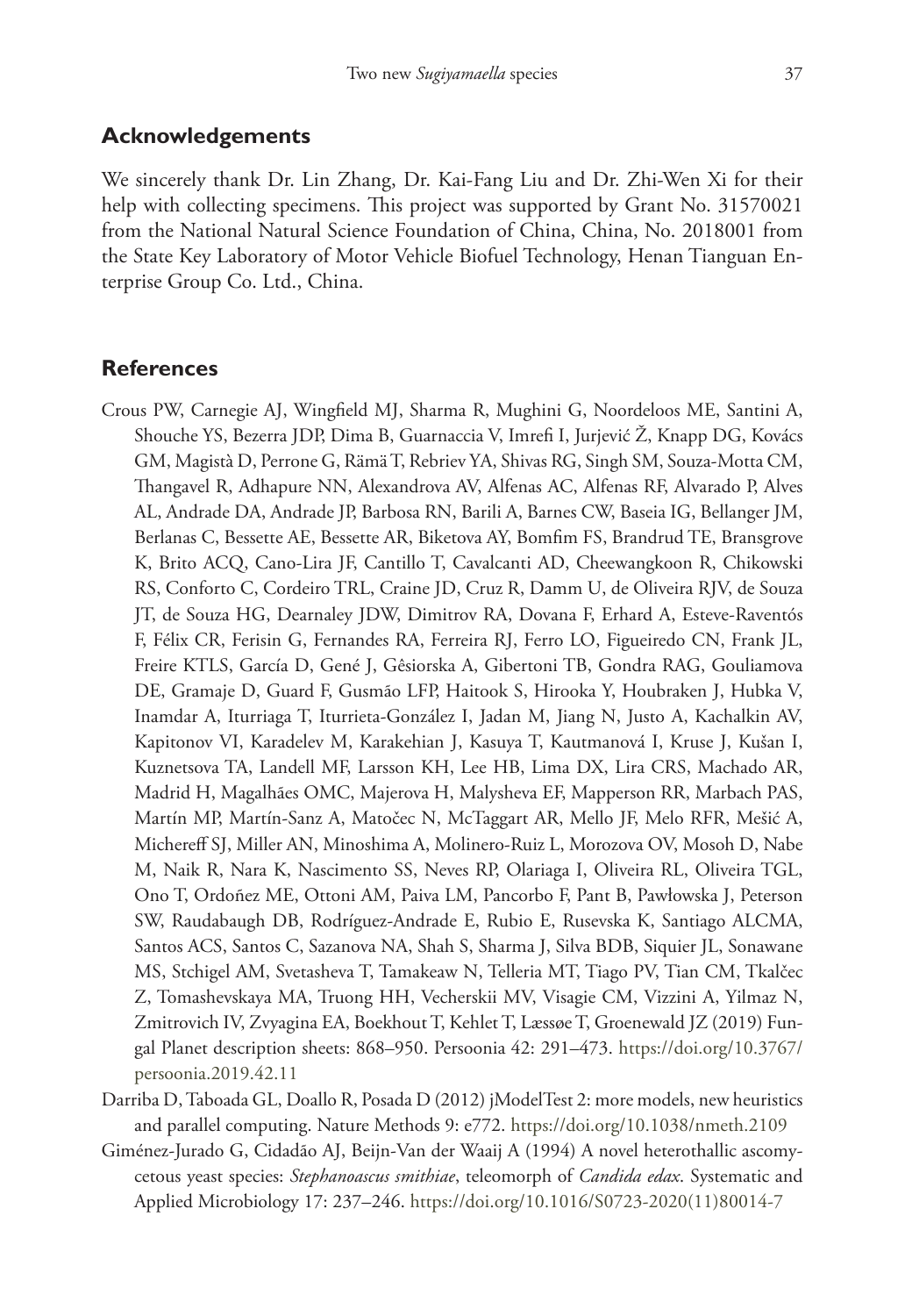- Guindon S, Dufayard JF, Lefort V, Anisimova M, Hordijk W, Gascuel O (2010) New algorithms and methods to estimate maximum-likelihood phylogenies: assessing the performance of PhyML 3.0. Systematic Biology 59: 307–321. [https://doi.org/10.1093/sysbio/](https://doi.org/10.1093/sysbio/syq010) [syq010](https://doi.org/10.1093/sysbio/syq010)
- Hall TA (1999) Bioedit: a user-friendly biological sequence alignment editor and analysis program for Windows 95/98/NT. Nucleic Acids Symposium Series 41: 95–98.
- Handel S, Wang T, Yurkov AM, König H (2016) *Sugiyamaella mastotermitis* sp. nov. and *Papiliotrema odontotermitis* f.a., sp. nov. from the gut of the termites *Mastotermes darwiniensis* and *Odontotermes obesus*. International Journal of Systematic and Evolutionary Microbiology 66: 4600–4608. <https://doi.org/10.1099/ijsem.0.001397>
- Huang LN, Xi ZW, Li Y, Hui FL (2018) *Sugiyamaella xiaguanensis* f.a., sp. nov., a yeast species isolated from rotting wood. International Journal of Systematic and Evolutionary Microbiology 68: 3307–3310. <https://doi.org/10.1099/ijsem.0.002988>
- Katoh K, Toh H (2010) Parallelization of the MAFFT multiple sequence alignment program. Bioinformatics 26: 1899–1900. <https://doi.org/10.1093/bioinformatics/btq224>
- Kumar S, Stecher G, Tamura K (2016) MEGA7: molecular evolutionary genetics analysis version 7.0 for bigger datasets. Molecular Biology and Evolution 33: 1870–1874. [https://doi.](https://doi.org/10.1093/molbev/msw054) [org/10.1093/molbev/msw054](https://doi.org/10.1093/molbev/msw054)
- Kurtzman CP (2007) Eleven new species of *Sugiyamaella* and *Candida* from forest habitats. FEMS Yeast Research 7: 1046–1063. <https://doi.org/10.1111/j.1567-1364.2007.00224.x>
- Kurtzman CP (2011) *Sugiyamaella* Kurtzman & Robnett (2007). In: Kurtzman CP, Fell JW, Boekhout T (Eds) The Yeasts – a Taxonomic Study ( $5<sup>th</sup>$  edn, Vol. 2). Elsevier, Amsterdam, 817–822.<https://doi.org/10.1016/B978-0-444-52149-1.00072-0>
- Kurtzman CP, Robnett CJ (1998) Identification and phylogeny of ascomycetous yeasts from analysis of nuclear large subunit (26S) ribosomal DNA partial sequences. Antonie van Leeuwenhoek 73: 331–371.<https://doi.org/10.1023/A:1001761008817>
- Kurtzman CP, Robnett CJ (2007) Multigene phylogenetic analysis of the *Trichomonascus*, *Wickerhamiella* and *Zygoascus* yeast clades, and the proposal of *Sugiyamaella* gen. nov. and 14 new species combinations. FEMS Yeast Research 7: 141–151. [https://doi.org/10.1111/](https://doi.org/10.1111/j.1567-1364.2006.00157.x) [j.1567-1364.2006.00157.x](https://doi.org/10.1111/j.1567-1364.2006.00157.x)
- Kurtzman CP, Fell JW, Boekhout T, Robert V (2011) Methods for isolation, phenotypic characterization and maintenance of yeasts. In: Kurtzman CP, Fell JW, Boekhout T (Eds) The Yeasts – a Taxonomic Study (5<sup>th</sup> edn, Vol. 1). Elsevier, Amsterdam, 87–110. [https://doi.](https://doi.org/10.1016/B978-0-444-52149-1.00007-0) [org/10.1016/B978-0-444-52149-1.00007-0](https://doi.org/10.1016/B978-0-444-52149-1.00007-0)
- Lara CA, Santos RO, Cadete RM, Ferreira C, Marques S, Gírio F, Oliveira ES, Rosa CA, Fonseca C (2014) Identification and characterization of xylanolytic yeasts isolated from decaying wood and sugarcane bagasse in Brazil. Antonie van Leeuwenhoek International Journal of General and Molecular Microbiology 105: 1107–1119. <https://doi.org/10.1007/s10482-014-0172-x>
- Liu XJ, Yi ZH, Ren YC, Li Y, Hui FL (2016) Five novel species in the Lodderomyces clade associated with insects. International Journal of Systematic and Evolutionary Microbiology 66: 4881–4889.<https://doi.org/10.1099/ijsem.0.001446>
- Lopes MR, Batista TM, Franco GR, Ribeiro LR, Santos ARO, Furtado C, Moreira RG, Goes-Neto A, Vital MJS, Rosa LH, Lachance MA, Rosa CA (2018) *Scheffersomyces stambukii* f.a.,